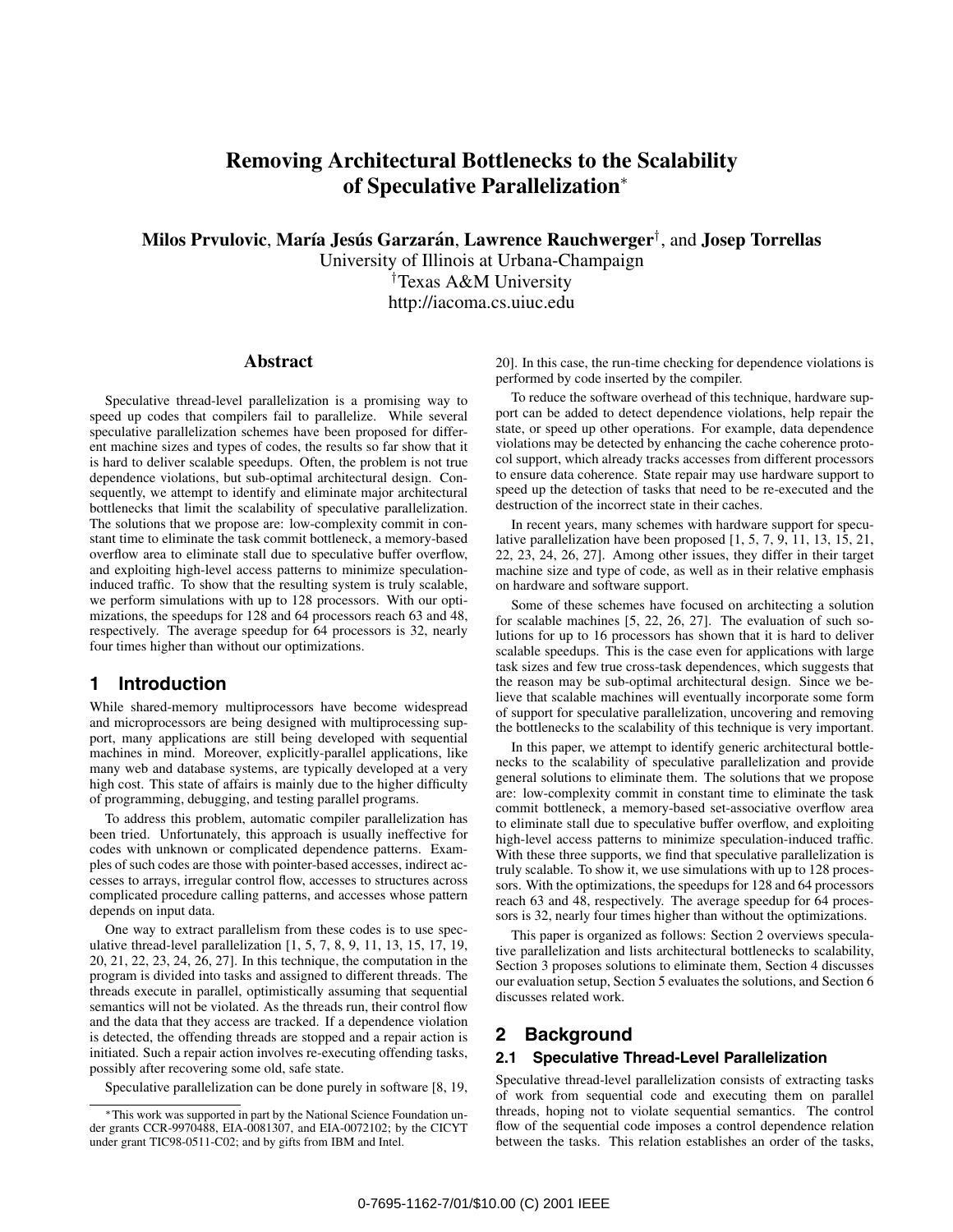and we can use the terms predecessor and successor to express this order. The sequential code also yields a data dependence relation on the memory accesses issued by the different tasks that parallel execution cannot violate.

A task is *speculative* when it may perform or may have performed operations that violate data or control dependences with its predecessor tasks. Otherwise, the task is non-speculative.

When a non-speculative task finishes execution, it is ready to *commit*. The role of commit is to inform the rest of the system that the data generated by the task are now part of the safe, nonspeculative program state. Among other operations, committing always involves passing the non-speculative status to a successor task. This is because we need to maintain correct sequential semantics in the parallel execution, which requires that tasks commit in order from predecessor to successor. If a task reaches its end and is still speculative, it cannot commit until it acquires non-speculative status.

Memory accesses issued by a speculative task must be handled carefully. Stores generate *speculative versions* of data that cannot be merged with the non-speculative state of the program. The reason is that they may be incorrect. Consequently, these versions are stored in a *speculative buffer* local to the processor running the task. Only when the task becomes non-speculative can its versions be allowed to merge with the non-speculative program state.

Loads issued by a speculative task try to find the requested datum in the local speculative buffer. If they miss, they fetch the closest predecessor version from the speculative buffers of other tasks. If no such version exists, they fetch the datum from memory.

As tasks execute in parallel, the system must identify any violations of cross-task data dependences. Typically, this is done with special hardware or software support that tracks, for each individual task, the data written and the data read without first writing it. A data dependence violation is flagged when a task modifies a version of a datum that may have been loaded earlier by a successor task. At this point, the consumer task is *squashed* and all the data versions that it has produced are discarded. Then, the task is re-executed.

With less sophisticated schemes, it is possible that other types of data-dependent accesses also induce task squashes. For example, consider a system that only tracks accesses on a per-line basis. It cannot disambiguate accesses to different words in the same memory line. In this case, false sharing can also trigger squashes. An example is a write preceded by a read by a successor task to a different word in the same line. Furthermore, if there is no support to keep multiple versions of the same datum in the speculative buffers of the system, cross-task WAR and WAW dependence violations also cause squashes [5].

Finally, while speculative parallelization can be applied to various code structures, it is most often applied to loops. In this case, tasks are typically formed by a set of consecutive iterations and are dynamically scheduled on the processors of the system. In general, such an environment is mostly concerned with not violating data dependences. The only control dependence violation to check for is speculative tasks executing past the loop exit. For this reason, this paper focuses exclusively on checking for data dependences.

### **2.2 Scalability Bottlenecks**

We have tried to identify architectural mechanisms in speculative parallelization that induce overheads that are both large and likely to increase with the number of processors. We briefly list them here.

Task Commit. When a task commits, before it passes the nonspeculative status to a successor, it typically performs certain operations designed to ensure that the committing data can be later located by the cache coherence protocol. These operations depend on the protocol. For example, they may consist of writing the data generated by the task back to main memory [5, 9] or asking for its ownership [22]. In any case, since tasks must commit in order, these operations are serialized across tasks. As the number of tasks executing in parallel increases, committing them eventually becomes a bottleneck.

**Speculative Buffer Overflow.** Typically, if the memory state of a speculative task is about to overflow the buffer that holds it, the processor stalls. Otherwise, we could lose record of what data has been accessed by the task and could even pollute memory with incorrect data. Unfortunately, even modest stalls in an environment with many processors can cause serious slowdowns. Indeed, the stall of one task may force its successors to remain speculative for a longer time. This, in turn, causes speculative buffers to accumulate more speculative state and greatly increases the risk of further stalls.

**Speculation-Induced Traffic.** The false sharing of data between tasks in a speculation environment can lead to squashes, as accesses appear to violate dependences. To eliminate these unnecessary squashes, we need to disambiguate accesses at a finer grain than memory lines. For this reason, most speculation schemes keep at least some access information on a per-word basis [5, 7, 9, 13, 21, 22, 24, 26, 27] instead of only per line. Unfortunately, protocols with full per-word dependence tracking cause more traffic: an invalidation or dependence-checking message for one word does not eliminate the need for a similar message for another word in the same line. In general, as the number of processors increases, the total number of messages in the system per unit time tends to increase faster than the memory system bandwidth, eventually creating a scalability bottleneck. If, in addition, we use a protocol with per-word dependence tracking, we are likely to reach this bottleneck sooner.

**Other.** Other architecture-related overheads include spawning threads at the beginning of the application, barrier synchronization and related operations performed at each speculative section entry and exit, and dynamically scheduling speculative tasks to threads. For the environment considered in this paper, we find these overheads to be negligible. Specifically, for our applications running on 64 processors, the combination of these overheads accounts for an average of only 0.7% of the total execution time.

Finally, another important overhead is processor stall at the end of each speculative section due to load imbalance. While this overhead is sometimes significant, it is not speculation-specific. Furthermore, it is probably best dealt with in software, through improved task partitioning and scheduling. Therefore, in this paper, we focus only on the three architectural bottlenecks described above.

# **3 Removing Scalability Bottlenecks**

In this section, we propose architectural mechanisms to address the three main bottlenecks identified above.

## **3.1 Task Commit**

While tasks can execute in parallel, they commit necessarily in sequence, since a task can commit only after all its predecessors have done so. This serialization may become a bottleneck when the number of processors is large. For example, consider tasks that take  $E$ cycles to execute and  $C$  cycles to commit in the background (Figure 1). Individual processors overlap the commit of a task with the execution of the next task. When the number of processors is  $E/C$ , commit has become the bottleneck, and the application will not run faster with more processors.

Increasing the task size does not postpone this bottleneck if commit is done in a way that takes a time largely proportional to the amount of data generated by a task. Indeed, bigger tasks (longer <sup>E</sup>) will usually generate more data, which in turn will take longer to commit (longer  $C$ ). The result will again be as shown in Figure 1. Instead, for true scalability, task commit needs to complete in constant time, irrespective of the task size.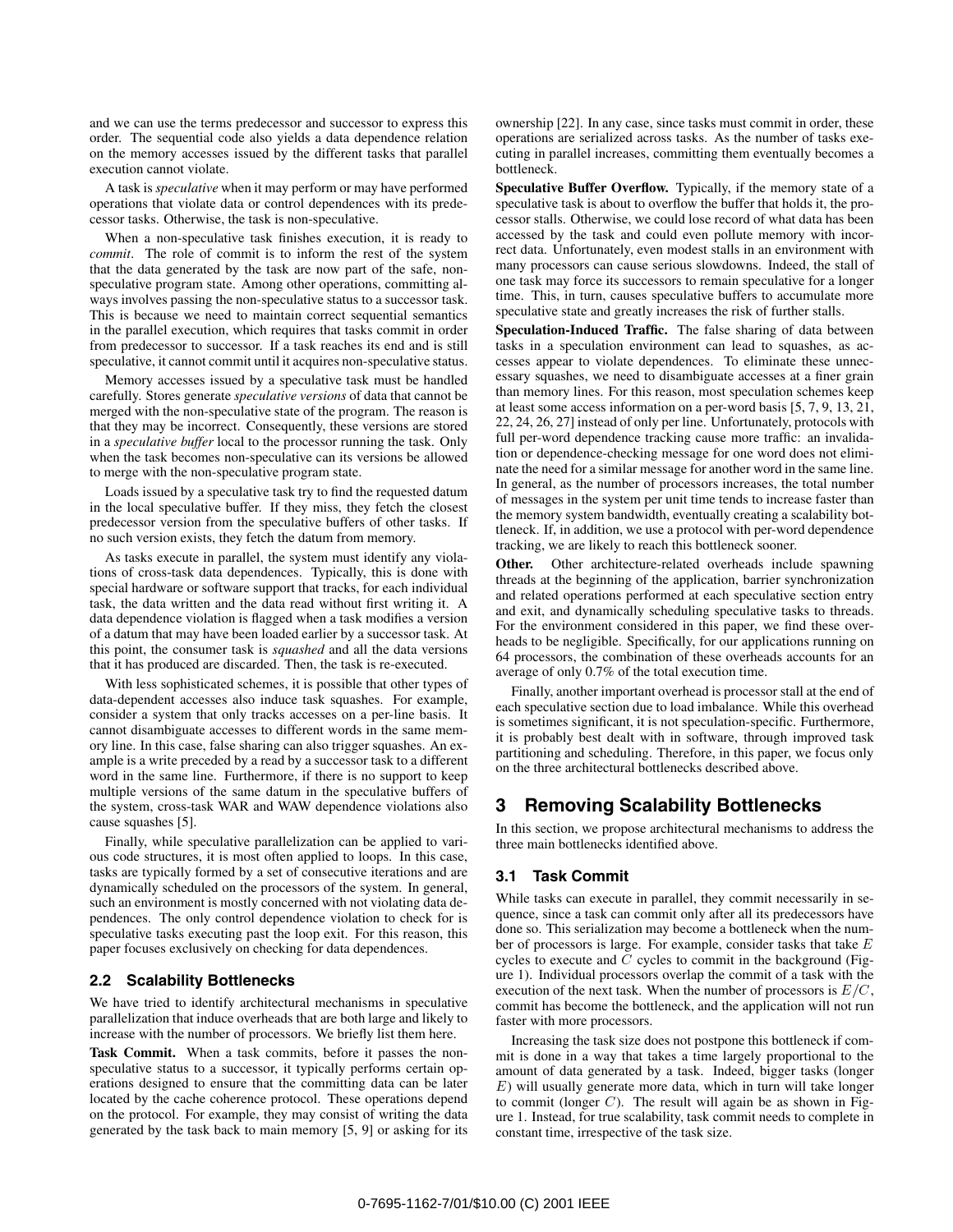

Figure 1: Commit serialization is a scalability bottleneck.

In existing speculation schemes, task commit typically consists of two steps. The first one is designed to ensure that the data generated by the task survive the commit and can be located by the coherence protocol in the future. The second step is to pass the non-speculative status to another task. Typical operations performed in the first step are writing back to memory the cache lines or data elements updated by the task [5, 9] or requesting ownership of the cache lines updated by the task that can be in other caches [22]. Unfortunately, these operations tend to grow longer with task size and, therefore, make commit not scalable.

The one proposed directory-based scheme with constant commit time is [26]. Task commit only involves advancing a shared variable (*last-commit*) that contains the ID of the last committed task. This operation informs the rest of the system of the change in nonspeculative status. At all times, versions of data from committed tasks can remain in the caches and are treated as usual: a request from a reader obtains the version created by the closest producer predecessor.

Since write-backs or ownership requests at commit time are not required in [26], caches only need to write dirty data back to memory *lazily*, on displacement. In [26], main memory accepts displaced data that has been generated by committed or uncommitted tasks. This is in contrast to all other schemes, which do not allow uncommitted (and therefore, unsafe) data to be written to main memory.

One advantage of protocols with lazy write-back is that traffic from each individual processor to main memory is spread over a long time. This is unlike other schemes, which transfer data or change their state eagerly at commit [5, 9, 22]. A second advantage of lazy write-back is that the total volume of data written back to memory is potentially lower than in eager protocols. Indeed, assume that a node has two committed versions of the same variable, generated by two tasks. In this case, only the newer version needs to be sent to main memory on displacement. The older one can be silently discarded from the cache, as it is made obsolete by the newer one.

To avoid WAW violations, any speculation scheme must guarantee that the different versions of a given variable are merged with the main memory state in the correct order. In most protocols, this is trivially ensured by the eager write-back or ownership request operations, which are performed on all the variables generated by a task when the task commits. However, in a lazy protocol like [26], other mechanisms are required.

In [26], WAW dependences are satisfied by keeping at the home, for each shared word in memory, the ID of the task that generated the data version currently held in memory. With this support, the order in which data are sent back to main memory is irrelevant. The home updates memory *selectively*, i.e., only when the task ID for the arriving data is higher than the task ID for the data it already has.

Overall, the protocol in [26] commits in constant time but also has two shortcomings. First, allowing uncommitted data to be written to main memory introduces many complications, especially when recovering from dependence violations. Second, the protocol requires keeping, for each shared word in main memory, the ID of the task that produced it. More details are found in Section 6.

#### **3.1.1 Low-Complexity Commit in Constant Time**

We want to commit a task in constant time irrespective of its size, without the complexity of having to keep a version number for each location in main memory. To commit in constant time, we follow the approach in [26]: commit only involves advancing the *last-commit* shared variable; the dirty cache lines generated by the committed task are lazily written back to memory on displacement or external request, potentially much later. To eliminate the need for version numbers in memory, we guarantee that, for any given line, all its cached versions in the multiprocessor are always written back to main memory *in the correct order*. Only then can we be sure that no older version of the line overwrites a newer one already in memory.

The support required to eliminate from the commit any eager data transfers or state changes is similar to [26]. The directory keeps a bit vector of sharers for each line and, when necessary, queries them all. It uses the version numbers in the returned lines to choose the correct data version.

The support required to guarantee that the versions of any given line are always written back to main memory in order requires enforcing two new conditions:

First, only lines belonging to *committed* tasks are allowed to be displaced and written back to memory. If we allowed write-backs of lines from uncommitted tasks, we would risk out-of-order updates when a line from an older, yet-to-complete task is subsequently written back. To enforce this condition, each cache hierarchy has a copy of the *last-commit* variable, which is kept largely up-to-date by the local processor. A line displacement is allowed only if the task ID of the line is not higher than the local copy of *last-commit*.

The second condition is that, when a write-back occurs, the directory controller at the home collects from all other caches their own older versions of the line. These are all merged before updating memory. This condition ensures that the home will not later receive any write-back of an older version of the line. Consequently, when a task  $T$  suffers the displacement of a dirty line, the message sent to the home includes  $T$ 's ID and the dirty words in the line. The home then asks the sharer processors to write back all the versions of the same line that were written by tasks older than  $T$ . Each reply message includes the writer task ID and the dirty words in the line. If a node has more than one version of the line that needs to be sent to memory, the node combines them so that the reply message includes, for each word, only the last version and its task ID. The home then combines the initial message with all the replies into a single line that contains the newest version of each word. Finally, all the dirty words in this line are written to memory. With this approach, memory is always updated with newer versions.

Overall, with constant-time commit, our scheme (and [26]) can potentially speed up a program over a conventional eager scheme like [5, 9, 22]. The major potential speedup comes from removing any data transfer or state change from the critical path of the commit. A second-order potential speedup comes from the benefits of lazy write-back. Specifically, the memory system contention is moderated by two effects: the write-back traffic from an individual processor is not bursty and, thanks to version combining, potentially smaller.

#### **Implementation**

To enforce in-order write-back of committed versions to memory, we use *Version Combining Registers (VCR)* in the directory controller of each node. A VCR contains as many words as a memory line (Figure 2). Each word is associated with a task ID and a validity bit. When a line write-back reaches the home (message 1), an available VCR is allocated. Then, all dirty words in the line and their task ID(s) are copied into this VCR. As the subsequent replies arrive (messages 3), the VCR is updated with the newest versions. After all the replies have been received, the valid words in the VCR are copied to memory and the VCR is released.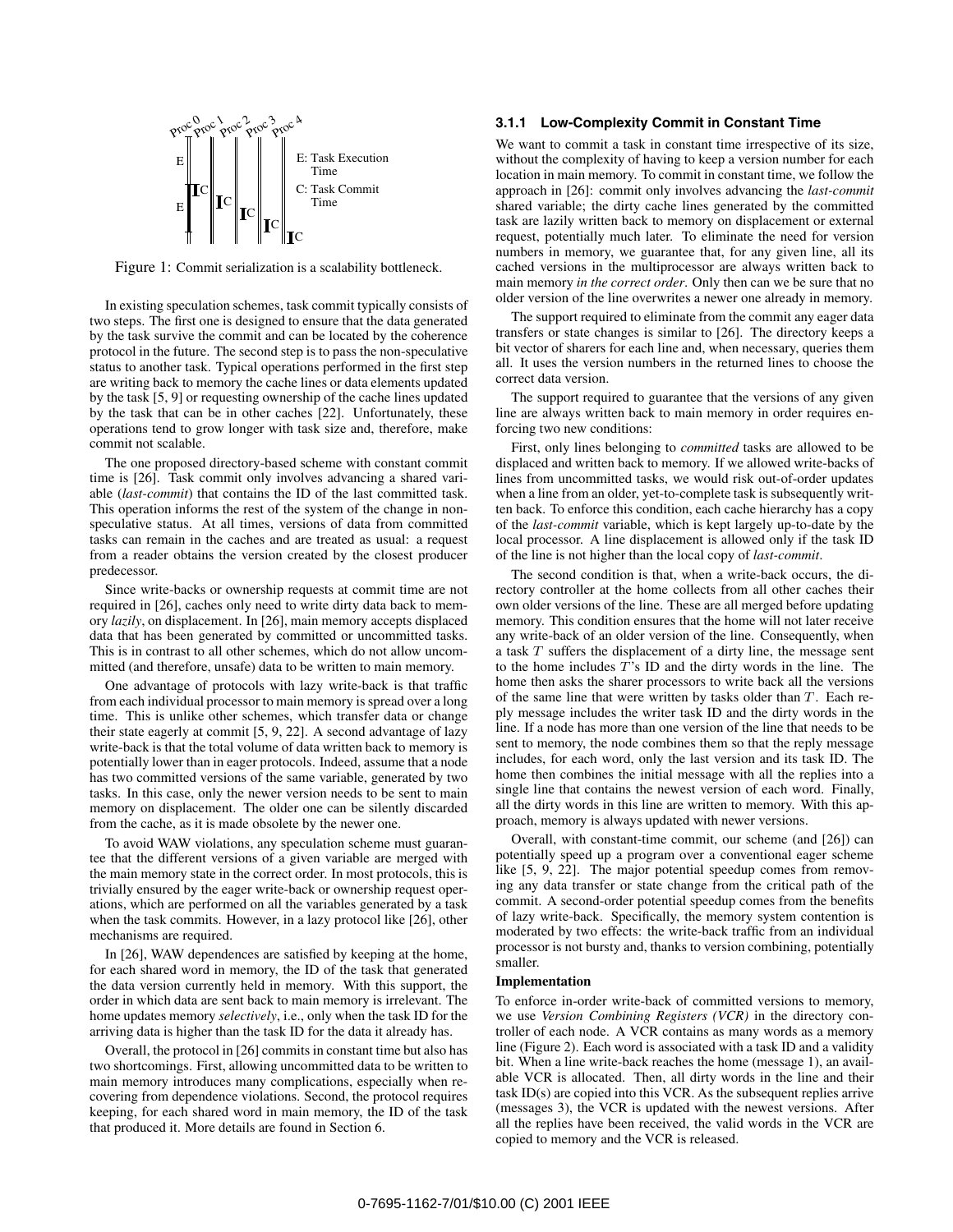

Figure 2: The eviction of a line from processor 0's cache (left) triggers a transaction in three steps (*1*-*3*) that fills a VCR as shown. *TID*, *R*, *W*, and *V* stand for task ID, read, write, and valid, respectively. A word is dirty if its *W* is 1.

Since a home may have to process write-backs for several lines concurrently, each directory controller contains a few VCRs, for example 8-16. To avoid complications and races, two concurrent writebacks of the same memory line are not allowed. Consequently, if two nodes displace two cache lines with the same address, only the message that arrives first at the home allocates a VCR. The second one is negatively acknowledged. After the first transaction is fully completed, the second one is undertaken if it is still necessary.

VCRs are also useful to supply data on demand in a multi-version coherence protocol. To see how, consider the case when different words of a given memory line have been written by different tasks in different caches, and a successor task reads the line. The line returned to the reader must contain the correct version of each word, namely the version generated by the closest predecessor to the reader. To combine the different word versions from potentially different caches into a single line, the home uses a VCR. Note that, in this case, the combined line may contain some words obtained from uncommitted tasks. Consequently, the contents of the VCR cannot be written to memory, nor can the versions supplied be marked as clean in the caches.

### **3.2 Speculative Buffer Overflow**

The memory state of a speculative task is often stored in hardware buffers like caches, write buffers, or victim caches [5, 7, 9, 13, 22, 24]. This state includes versions of variables generated by the task and, often, a record of what variables the task has read. If this state is about to overflow, the task must stop to prevent the loss of information and the possible pollution of memory. Typically, the processor remains stalled until the task becomes non-speculative. Since tasks commit in order, stopping a task may force its successors to remain speculative for a longer time. In this case, speculative buffers accumulate more speculative state, which can cause further stalls. In systems with many processors, these stalls may be a serious bottleneck.

In many applications, two levels of caches and victim caches can easily hold the working set of a task. For other applications, however, this is false. For example, to amortize large communication latencies, tasks in scalable multiprocessors are likely to have coarse grains and, therefore, large working sets. Furthermore, due to commit serialization or load imbalance, individual caches may end up holding the state of several speculative tasks. This effect further increases the volume of data to be buffered.

Ideally, we would like to have an unlimited-sized area for the cache to safely overflow into, so that tasks never have to stop or overwrite memory. Such an overflow area must be able to hold state from several tasks. Further, it is possible that these several tasks have created multiple versions of the same variable. This scenario is likely in applications with privatization-like access patterns: each task that accesses the variable writes it first, therefore creating a new version, but the compiler cannot rule out the existence of true dependences. Consequently, the overflow area must be designed to hold multiple versions of the same variable.

The design proposed in [26] allocates an overflow area in the local memory of a NUMA machine. The processor can access the area through an address translation step at the page level. While such a scheme does the job, it requires significant address translation hardware. Furthermore, it uses the overflow area eagerly, which increases the overhead. More details are found in Section 6.

### **3.2.1 Overflowing Speculative Data Into Memory**

We propose to use an unlimited-sized overflow area in the local memory of a NUMA machine that is both relatively simple and sparely accessed. The overflow area functions as a set-associative victim buffer that grows in the local memory. It stores data from uncommitted tasks that are either displaced from L2 or that are about to be overwritten by a new task. For higher speed, it is managed by a hardware cache controller, which can be either stand-alone (Figure 3-(a)) or part of the memory controller. It is organized and accessed like a cache, with line granularity and no page-level address translation. However, unlike a cache, it stores both tag and data in the same array. In addition, it cannot overflow: if it runs out of space, a software interrupt handler resizes it.



(c) One set of the Table area

Figure 3: Organization of the overflow area.

The organization of the overflow area is shown in Figure 3-(b). It is composed of two data structures: the *Table* area, which functions as the victim buffer proper, and the *Chaining* area, which will be described later. When a line from an uncommitted task is displaced from L2, the Table takes it in. Then, when an access by the local or a remote processor misses in L2, the Table is accessed. If it has the requested line, it provides it. To minimize unnecessary accesses to the Table, each set of L2 keeps an *Overflow Counter* with the number of lines mapped to this set that are currently in the overflow area (Figure 3-(a)). If this counter is zero, the Table is not accessed and the miss proceeds normally.

We organize the Table as a set-associative cache where, like in S3.mp [16], the tag array information of each set is stored in an additional line. Specifically, Figure 3-(c) shows one set of a 3-way set-associative Table. The first line contains the address tags, access bits, and other information for the three lines that currently reside in the set. To be able to access the Table, the overflow area controller keeps in registers the base address and size of the Table. With these registers and the physical address of the desired line, the controller can identify the correct set in the Table. If we are attempting to insert a new line and the set is full, a software interrupt handler doubles the size of the Table and reorganizes the data in the process.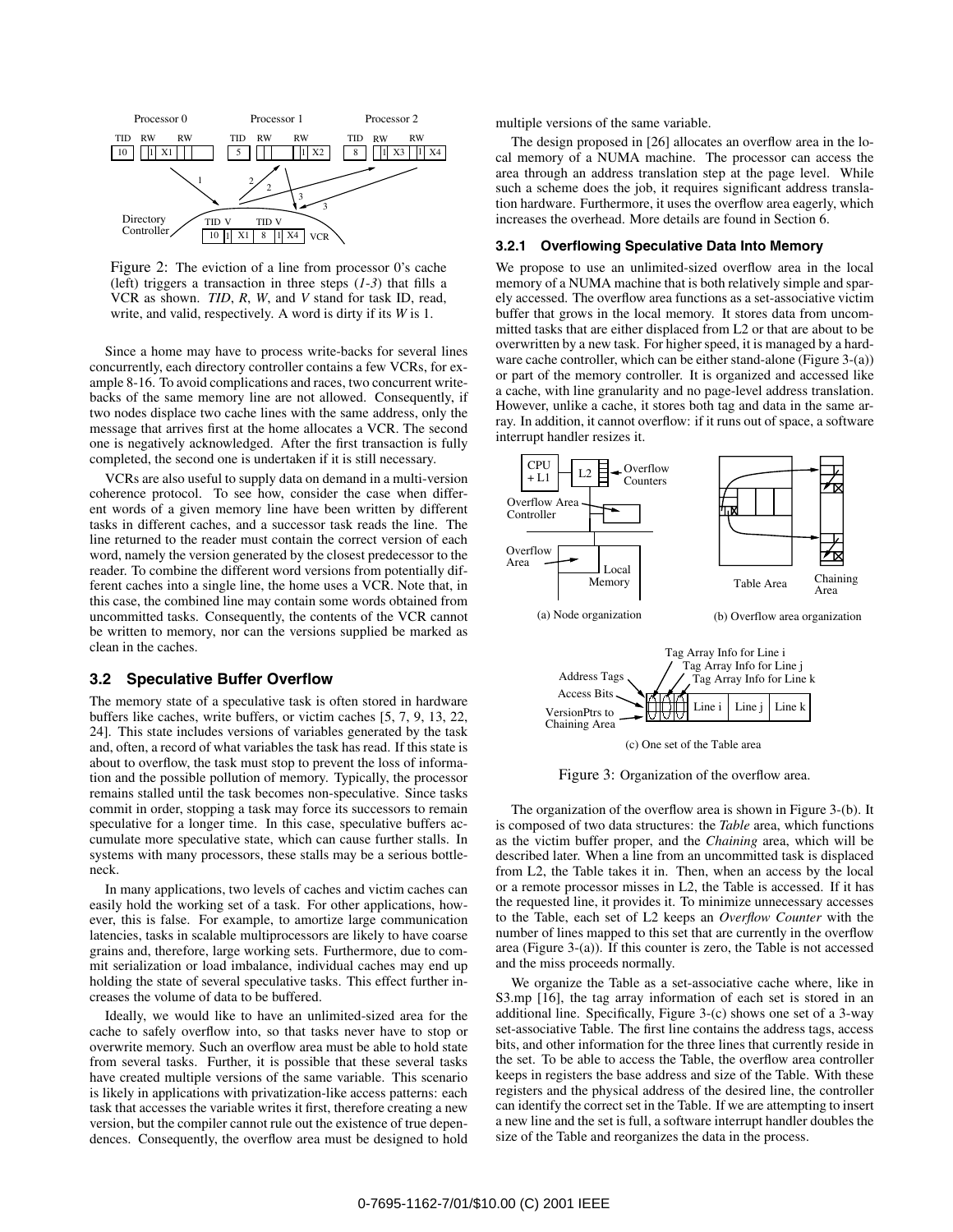As indicated before, it is possible that several tasks executed by the processor create multiple versions of the same line. If a version created by an uncommitted task is still in the cache hierarchy of the processor when another task generates a new version, both versions have to be kept locally. Rather than custom-designing L1 or L2 to hold several lines with the same address tag and different task IDs, it is better to move any such complexity to the overflow area.

Our approach is to allow in each of L1 and L2 only one version of the line. These are the most recent local versions, which are the most likely ones to be needed in the future. Any other uncommitted versions of the line are sent to the overflow area right before the processor is about to overwrite them. In the overflow area, all the versions of the line are kept in a linked list, in order from the newest one to the oldest one. They are available in case a dependence violation occurs and a software routine needs to roll back the state to old versions. By keeping them in a linked list, we can get the most recent versions first. Furthermore, if at any time a version in the overflow area is found to belong to a task already committed, that version and all the older versions in the list can be combined and written back to the home memory, and the list can be truncated.

The linked list for a given memory line is organized as follows. The line at the head of the list is kept in the Table. As part of the tag array information for the line, we have a *VersionPtr* pointer (Figure 3-(c)). The latter points to the next version of the line in the Chaining area (Figure 3-(b)). That entry contains tag array information, the line version, and a pointer to the next version of the line, also in the Chaining area (Figure 3-(b)). Lists are truncated and freed up when versions are found to belong to tasks already committed, which keeps them short. To speed up allocation and deallocation of linked-list nodes, all free nodes in the Chaining area are linked in a free list. The overflow area controller keeps the address of the free list head.

In our design, we assume that the basic management of the overflow area is done in hardware by its controller. While it is important to have an overflow area to prevent costly processor stalls, the area is likely to be accessed infrequently compared to L2. Furthermore, most of its accesses are not in the critical path of the processor, as they are largely triggered by cache displacements. Consequently, much of the support for the overflow area could be implemented with software handlers with little performance impact.

#### **3.3 Speculation-Induced Traffic**

Speculation protocols tend to generate more traffic than plain cache coherence protocols. The two main reasons are the need to track dependences at a fine grain and, to a lesser extent, the need to identify the correct data version to access. We consider each issue in turn.

Speculation protocols typically track dependences by recording which data were written and which data were read by exposed loads in each task. An exposed load is a load not preceded by a store to the same datum by the same task. This information is often encoded in extra bits added to the cached data. Without loss of generality, we assume that it is encoded with the usual Write bit (*W*) and an additional *Exposed-Read* bit (*R*).

This access information can be kept per line or at a finer grain (per word). In protocols that keep state per line (Figure 4-(a)), tasks can falsely share data. In coherence protocols, false sharing only causes cache misses. In contrast, false sharing in speculation protocols may lead to false dependence violations and, therefore, squashes. For example, in Figure 4-(b) the two tasks access different words, but the store by  $T_i$  triggers the squash of  $T_{i+1}$ . It has been shown that false violations can be common [5].

To eliminate these unnecessary squashes, most speculation schemes keep some or all access information on a per-word basis [5, 7, 9, 13, 21, 22, 24, 26, 27]. An example is shown in Figure 4-(c). With full per-word information and multi-version support,

| Wrd0<br>Wrd 1<br>TID RW | TID RW Wrd0 RW Wrd1 |  |  |  |
|-------------------------|---------------------|--|--|--|
|                         |                     |  |  |  |
| (a) Info per Line       | (c) Info per Word   |  |  |  |
|                         |                     |  |  |  |
| Task Ti+1: Load Wrd1    | Task Ti: Store Wrd1 |  |  |  |
| Task Ti Store Wrd0      | Task Ti: Store Wrd0 |  |  |  |
| (D)                     | (d                  |  |  |  |

Figure 4: Keeping access information at the grain of a line (a) or a word (c). TID stands for Task ID.

only true violations (i.e., same-word RAW violations) need to trigger squashes [5].

Unfortunately, protocols with full per-word dependence tracking, even while keeping per-line directory state, induce extra traffic: an invalidation or dependence-checking message for one word does not necessarily eliminate the need for a similar message for another word in the same line. For example, in Figure 4-(d)  $T_i$  writes to two words. In each case, a message is issued to the directory to check for premature reads.

This additional traffic due to per-word dependence tracking can be very large. As an example, we took the applications and the baseline protocol presented in Section 4 and ran them with 16 processors, using a word- and a line-based protocol. A line has 16 4-byte words. Both protocols have multi-version support, and the line-based protocol is unrealistically enhanced to suffer only the squashes present in the word-based one. We count the messages created in the memory hierarchy below the L2 cache. The word-based protocol creates on average 5.4 times more such messages than the line-based one. As the number of processors is increased, in most systems the number of messages per unit time is likely to increase faster than memory system bandwidth. If, in addition to that, a per-word protocol is used, traffic becomes a scalability bottleneck much sooner.

The second source of additional traffic in multi-version speculation protocols is the need to identify the correct data version to access. Specifically, a node typically generates a message every time a given variable is accessed for the first time by the currently executing task. Even if the variable is found in the node's cache, most protocols cannot immediately determine if that version is the correct one, especially when it is still speculative. Thus, a message is sent to the directory to identify the correct version and, in some protocols, to record the access. Note that this additional traffic appears in both word- and line-based protocols, albeit with different intensity.

Overall, to alleviate the traffic bottleneck, we want a protocol that limits squashes to true violations (like word-based schemes) while eliminating both sources of additional, speculation-induced, traffic.

#### **3.3.1 Exploiting High-Level Access Patterns**

Our approach is to select certain very common data access patterns that, strictly speaking, do not need cross-task communication. We then enhance a word-based protocol with support to anticipate these patterns at run time. If one of these patterns is found for a *whole line*, our protocol puts the line in a *No-Traffic* state in the cache. This state allows tasks to access the line locally without inducing any traffic at all while the pattern holds.

The line can remain in caches in this state across task commits and initiations. As a result, processors can execute many tasks without the line causing even a single message since the time the pattern was identified. If, at any time, the accesses do not conform to any of the patterns that we can anticipate, the line reverts to the default word-based scheme seamlessly. In the following, we describe the access patterns that we select and the protocol support required.

### **High-Level Access Patterns**

We select three common access patterns that, strictly speaking,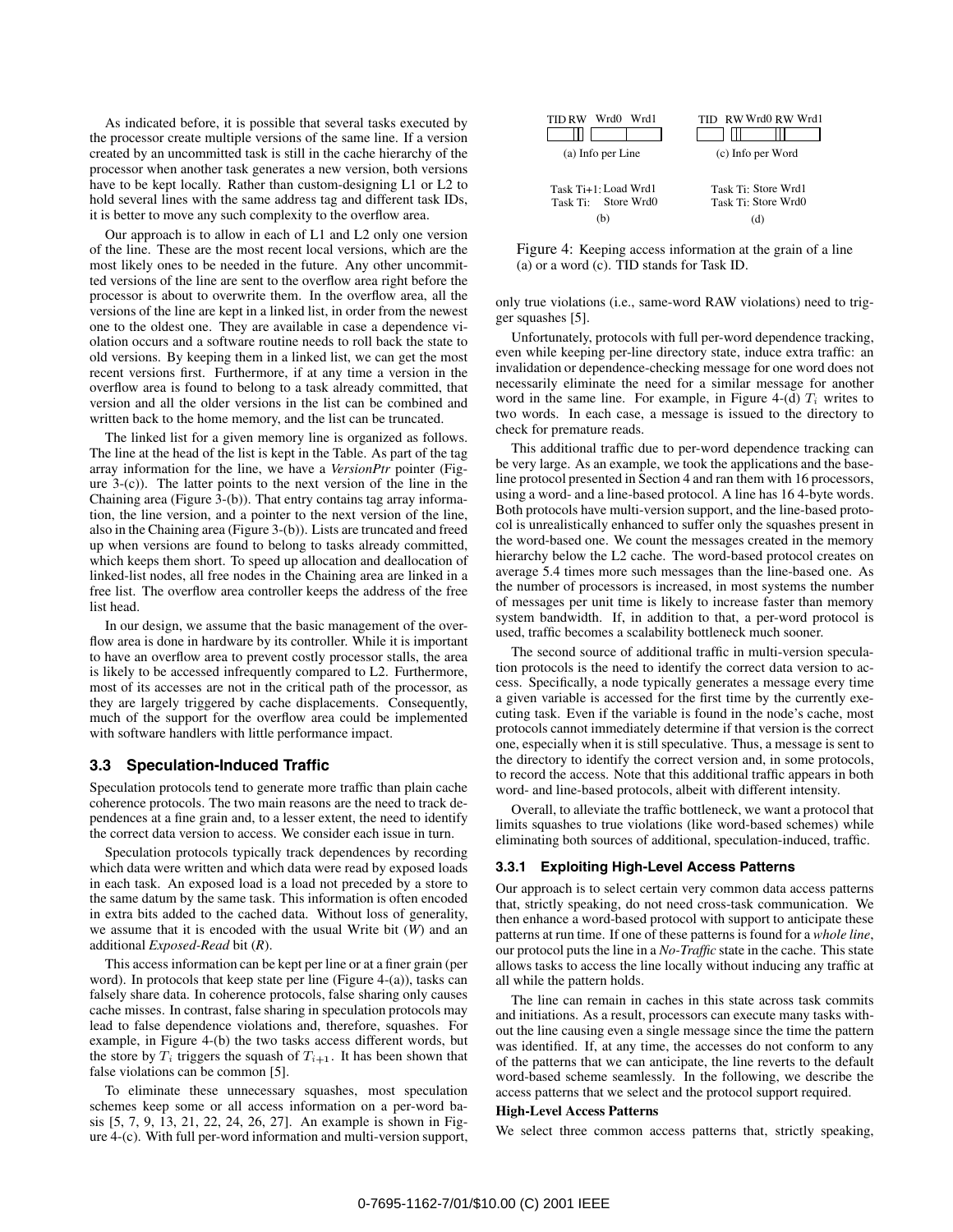

Figure 5: Exploiting high-level access patterns: new bits added to the directory and the tag array in the caches (a) and transition diagrams to lock a line in and out of the three *No-Traffic* states (b)-(d). In the figure, UDD and UER stand for Uncommitted Dirty Data and Uncommitted Exposed Reader, respectively.

do not need cross-task communication: *No-Exposed-Reader*, *No-Writer*, and *No-Sharing*. In *No-Exposed-Reader*, each task writes the data before reading them. This pattern occurs in data that are privatizable. *No-Writer* occurs in data structures that are not modified, while *No-Sharing* occurs when the data are accessed by a single processor. Of course, we are interested in the cases when the compiler cannot identify these patterns statically. Consequently, our hardware dynamically anticipates the situations when tasks start accessing lines with these patterns and when they stop.

### **Protocol Support**

To support our protocol, we add one bit per memory line in the directory and two bits per line in the tag array of every cache (Figure 5-(a)). The new directory bit (*rd*) records whether any of the current sharers has issued an exposed read to any word of the line. We also relabel the conventional D bit in the directory to *wr* (Figure 5-(a)), which indicates whether any of the current sharers (potentially several in a multi-version speculation protocol) has written the line. These *rd* and *wr* bits we call the *Anticipated Pattern* bits. Their meaning is as follows: (*rd,wr*=1,0) denotes No-Writer and (*rd,wr*=0,1) represents No-Exposed-Reader, while a sharer bit vector in the directory entry with a single bit set indicates the No-Sharing pattern.

The two new bits per cache line in the tag array are called the *Permission* bits (Figure 5-(a)): *CanRead* (*CR*) and *CanWrite* (*CW*). They indicate in which of the three *No-Traffic* states (if any) the line is in. They are set by our hardware as it anticipates a certain access pattern for the line.

Specifically, if the No-Exposed-Reader pattern is anticipated, (*CR*,*CW*) are set to (0,1), the No-Exposed-Reader *No-Traffic* state. Tasks in this processor can issue writes and unexposed reads to any word of the line without generating traffic, for as long as the pattern holds across the machine. Likewise, if the No-Writer pattern is anticipated, (*CR*,*CW*) are set to (1,0), the No-Writer *No-Traffic* state. Tasks in this processor can read the cached line without generating traffic. Finally, if the No-Sharing pattern is anticipated, (*CR*,*CW*) get set to (1,1), the No-Sharing *No-Traffic* state. Tasks in this processor can read and write the line without generating any traffic at all.

Figures 5-(b) to (d) show the transition diagrams to lock a line in and out of the three *No-Traffic* states. Since they are symmetric, we only explain the diagram for the No-Exposed-Reader (Figure 5-(c)).

Edge 1 in Figure 5-(c) shows how a processor write (*Own write*) takes a line to the No-Exposed-Reader state. There are two cases. In the simpler case, the write finds that other processors have already anticipated the No-Exposed-Reader pattern and set the Anticipated

Pattern bits in the directory to (*rd,wr*=0,1). In this case, the return message from the directory sets the Permission bits to (*CR,CW*=0,1). From now on, the processor can issue writes and unexposed reads to any word in the line without causing any traffic (Edge 2). Note that writes still set the *W* bit of the updated word. The line exits this state when any processor (*Own/other*) breaks the pattern by issuing an exposed read to a word of the line (Edge 3). In this case, the Permission bits cannot filter out the request, which has to go to the home to obtain the most recent version of the word. In the home, the directory sets the *rd* bit and sends messages to all sharers to get their version of the data. As sharers receive the message, they get the line out of the state by clearing the line's *CW* bit. We have seamlessly reverted to the baseline word-based protocol.

Suppose that, later, the task that issued the exposed read commits and the pattern returns to No-Exposed-Reader. Our line will transition to the *No-Traffic* state seamlessly. In this case, the first processor that issues a write will be the first one to anticipate the pattern. It will follow the second case in Edge 1. Indeed, the write finds (*rd,wr*=1,1) in the directory. Following the conventional protocol, the directory sends a message to all the sharers to see which ones need to be squashed. However, in the acknowledgment message, no sharer indicates that it has an uncommitted task with exposed reads  $(R$  bit set) to any word of the line<sup>1</sup>. Consequently, the directory resets the *rd* bit and replies to the initiating processor that it can take the line to the No-Exposed-Reader state.

With this support, while a line exhibits one of these patterns, it causes no traffic beyond cold misses and re-fetches after displacements. As per the previous discussion, the traffic should decrease dramatically without increasing the number of squashes.

### **3.4 Summary**

As a way of summary, Table 1 shows which types of applications should benefit the most from our optimizations.

# **4 Evaluation Setup**

To evaluate our optimizations, we use simulations driven by several applications. In this section, we describe the simulation environment and the applications.

<sup>1</sup>Of course, at least one sharer must indicate that it has an uncommitted task with dirty data (*W* bit set for at least one word). Otherwise we would be transitioning to the No-Sharing state of Figure 5-(d). This is why Figure 5-(c) has the condition *UDD but no UER*, which means Uncommitted Dirty Data, but no Uncommitted Exposed Reader.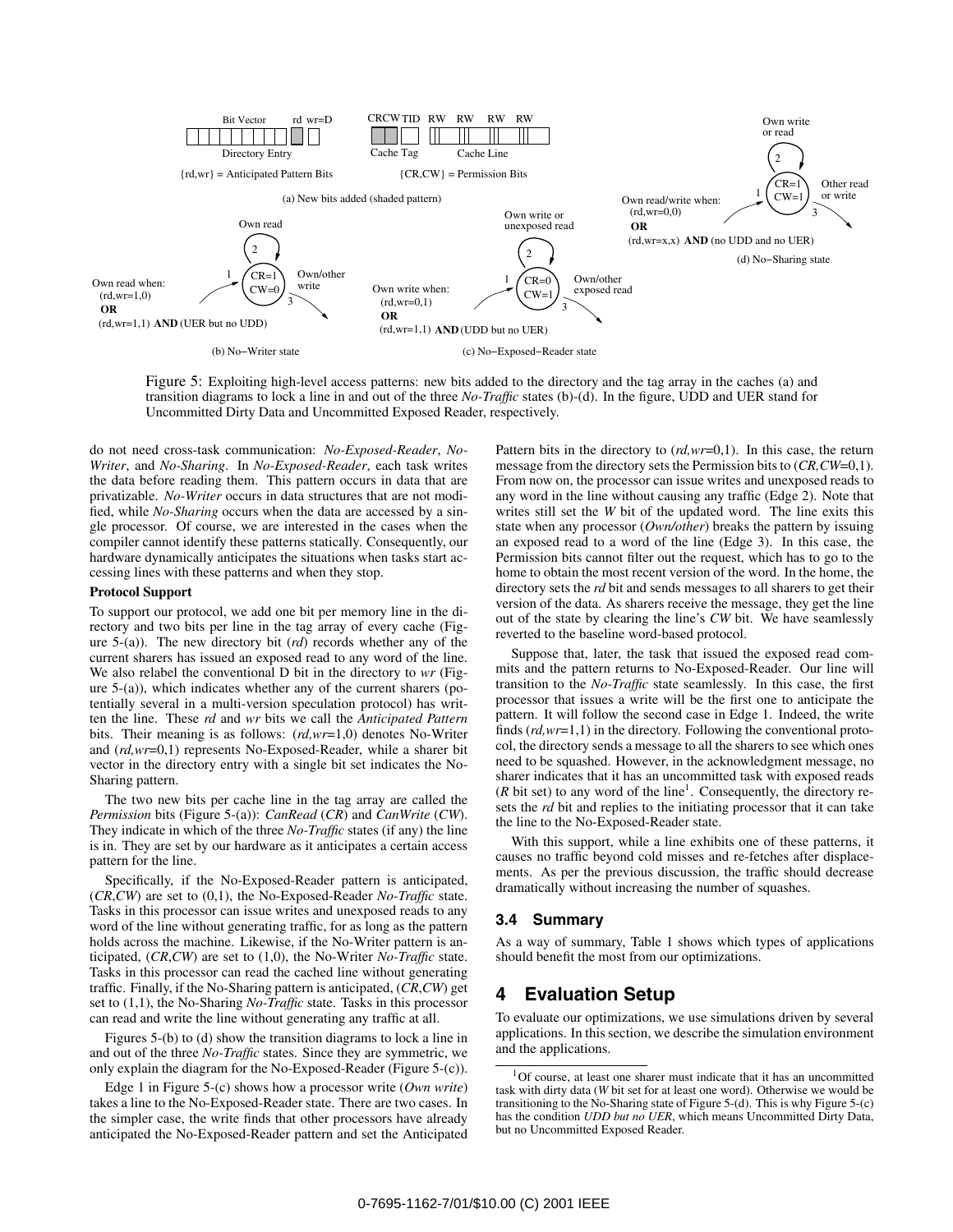| Processor                     | Memory System                                                            | Support for Scalability                           |
|-------------------------------|--------------------------------------------------------------------------|---------------------------------------------------|
| 4-issue dynamic 1GHz          | L1: 32-KB size, 4-way assoc, 64-B line, write back                       | # VCR: 16 per node, timing same as dir controller |
| Int, fp, $ld$ /st $FU: 4,2,2$ | L2: 512-KB size, 4-way assoc, 64-B line, write back                      | TID size: 20 bits. Overflow counter size: 4 bits  |
| Inst. window: 64              | Victim cache: full assoc, 32 64-B lines                                  | Overflow area controller latency: 4 cycles        |
| Pending ld, st: 8,16          | RTrip: $1$ (L1), $8$ (L2), $57$ (local mem), $137$ (neighbor mem) cycles | Overflow area controller to overflow area: 49     |
| Branch penalty: 4 cycles      | Dir controller latency: 21 cycles (pipelined at $1/3$ CPU freq)          | cycles round trip                                 |
| Int, fp rename regs: 64,64    | Network: 2-D torus, virtual cut-through, msg marshaling $= 60$           | Table area: 512-KB size, 3-way assoc              |
|                               | cycles, msg transfer (line) = $4 * #$ hops + 14 cycles                   | # of Chaining area entries: 512                   |

Table 2: Architectural characteristics of the modeled CC-NUMA. *RTrip* stands for contention-free round-trip latency from the processor. All cycle counts are in processor cycles.

| Optimization                                     | Types of Applications                                                                                                                                                                                                                                 |
|--------------------------------------------------|-------------------------------------------------------------------------------------------------------------------------------------------------------------------------------------------------------------------------------------------------------|
| Low-Complexity                                   | Tasks that generate data to commit at a high rate                                                                                                                                                                                                     |
| Commit in                                        | (measured as data to commit produced per in-                                                                                                                                                                                                          |
| <b>Constant Time</b>                             | struction executed)                                                                                                                                                                                                                                   |
| Overflow Into a<br>Memory-Based<br>Victim Buffer | Tasks with large working sets or severe cache<br>conflicts. Stalls or load imbalance that cause in-<br>dividual caches to hold the state of several spec-<br>ulative tasks (especially if these tasks generate<br>multiple versions of the same line) |
| Exploiting                                       | Accesses with spatial locality to non-analyzable                                                                                                                                                                                                      |
| High-Level                                       | data that are mostly: read-only, per-processor                                                                                                                                                                                                        |
| <b>Access Patterns</b>                           | private, or privatizable (no exposed reads)                                                                                                                                                                                                           |

Table 1: Types of applications that benefit the most from our optimizations.

## **4.1 Simulation Environment**

We use an execution-driven simulation environment based on an extension to MINT [25] that includes a dynamic superscalar processor model [12]. The environment supports dynamic spawn, interrupt, and roll-back of light-weight threads. The architecture modeled is a CC-NUMA multiprocessor with up to 128 nodes. Each node contains a fraction of the shared memory and the directory, as well as a processor with a two-level cache hierarchy. The processor is a 4-issue dynamic superscalar with register renaming, branch prediction, and non-blocking memory operations. Each level of cache can hold only one version of a given line. However, each cache has a victim cache that can contain multiple versions of the same line. These victim caches are accessed with one additional cycle. Table 2 lists the characteristics of the architecture. All cycle counts in the table are in processor cycles. Contention in the entire system is accurately modeled.

Since many accesses to shared data are not compiler-analyzable, shared data pages are allocated round-robin in the memory modules of the participating processors. Private data are allocated locally.

The system uses a directory-based cache coherence protocol along the lines of DASH [14] with the support for speculative threadlevel parallelization sketched in Section 2. In the baseline speculation protocol, task commit involves eagerly writing back to memory all the dirty lines generated by the task. Only after the operation is complete can the non-speculative status be passed on to the next task. When a line accessed by a speculative task is about to overflow both caches and victim caches, the processor stalls until the task becomes non-speculative. Finally, while the directory keeps only per-line state, caches keep per-word access information, making the protocol word-based. Other details are described in [18].

On top of this protocol, we optionally enable the optimizations presented in Section 3. For them, we use the parameters shown in the last column of Table 2. The table shows the size of the task ID field (TID), which is a design choice that we have not explored. By default, we use a value much larger than needed by our applications.

As for the support for the overflow area, we assume that the overflow counters in L2 are checked in hardware when L2 is accessed and, therefore, do not add any additional latency. The overflow area controller needs at least two accesses to the overflow area to obtain a line, since the first access reads the tags (Section 3.2.1). Every access takes a full round trip to the local memory. However, since the overflow area is accessed relatively infrequently, the overall application performance is not very sensitive to modest changes in such a round-trip latency.

The Table area is large enough (Table 2) to need no resizes. The Chaining area is large enough to hold all the lines conflicting in the Table area. The overflow area controller follows the chains in the Chaining area in hardware, paying a full round trip to memory for each link in the chain. Given the modest number of accesses to the Chaining area in our applications, if we implemented link chasing with a software handler, we would not significantly increase the overall overhead seen by the applications.

# **4.2 Applications**

We execute a set of scientific applications where much of the code has dependence structures that are not fully analyzable by a parallelizing compiler. The reason for the non-analyzability is that the dependence structure is either too complicated or dependent on input data. Specifically, the codes often have doubly-subscripted accesses to arrays, possible dependences across complex procedure calling patterns, and complex control flow. One example of the latter is a loop with a conditional that depends on array values and that jumps to a code section that modifies the same array. Non-analyzable sections of code are not parallelized by the compiler and, therefore, we do so speculatively.

The applications that we use are: *Apsi* from SPECfp2000 [10], *Bdna* and *Track* from Perfect Club [3], *Euler* from HPF-2 [6], and *Tree* from Univ. of Hawaii [2]. We use the standard input set for the applications except for *Apsi*, where we scaled it down from  $112\times112\times112$  to  $64\times64\times64$  to reduce simulation time. To determine the sections of these applications that are non-analyzable, clearly parallel, or clearly serial, we use Polaris, a state-of-the-art parallelizing compiler [4].

Columns 2-4 of Table 3 show the breakdown of the sequential execution time (*Tseq*) of these applications, with I/O time excluded. The version that we profile is a fully optimized sequential version running on a single-processor Sun Ultra 5 workstation. The parallel portion includes any loop that Polaris marks as parallel, accounts for at least 1% of *Tseq*, and has at least 128 iterations.

From the breakdown, we see that the non-analyzable portion dominates the execution time of these applications. On average, it accounts for 75.6% of the sequential execution time. The parallel portion accounts for the next biggest chunk of time. On average, it accounts for 12.5% of the sequential execution time. Consequently, if these applications were executed in parallel, we expect the relative weight of the non-analyzable portion to increase.

The next column, labeled *Execution Time Simulated* shows the fraction of the execution time that we simulate in our experiments. Usually, this number is equal to the fraction of non-analyzable code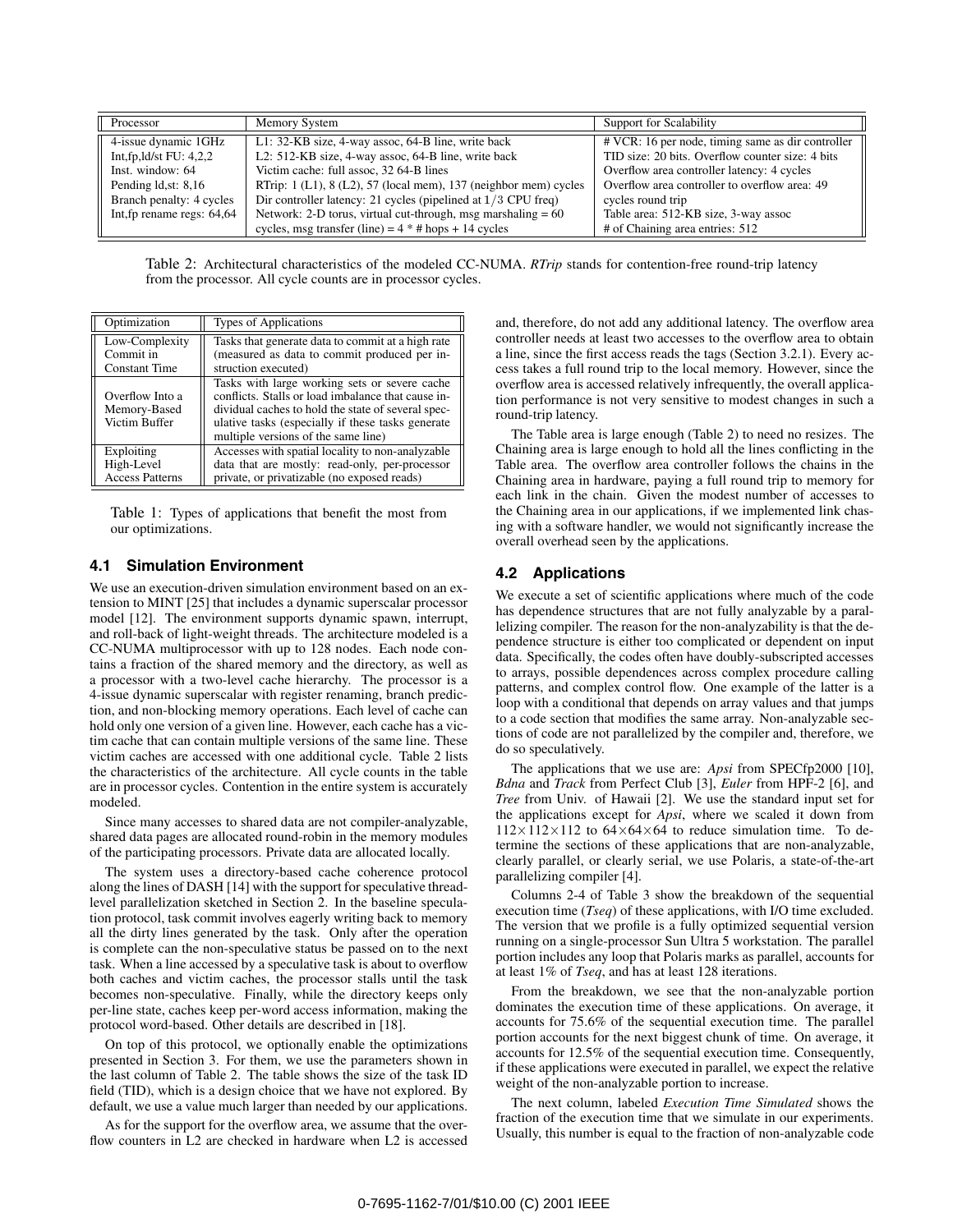| Appl.        |            | <b>Execution Time</b><br>Breakdown (% of Tseq) |        | Execution<br>Time              | Names of<br>Non-Analyzable                                                                                                               | Avg.<br>Tasks | Written +<br>Spec Read | Written<br>Data | Ownership Req<br>at Commit per |
|--------------|------------|------------------------------------------------|--------|--------------------------------|------------------------------------------------------------------------------------------------------------------------------------------|---------------|------------------------|-----------------|--------------------------------|
|              | Non-       | Parallel                                       | Serial | Simulated                      | Loops                                                                                                                                    | per           | Data per Task          | per Task        | Task (Lines)                   |
|              | Analyzable |                                                |        | $(\% \text{ of } \text{Tseq})$ |                                                                                                                                          | Invoc.        | (Lines)                | (Lines)         |                                |
| Apsi         | 93.5       | 1.3                                            | 5.2    | 53.8                           | run_do[20,30,40,50,<br>60,70,100]<br>dtdtz_do40,dudtz_do40,<br>$dvdtz$ , $do40$ , $dcdtz$ , $do40$ ,<br>wcont do40.<br>$dkzmh_do[30,60]$ | 63            | 1632                   | 1170            | 330                            |
| Bdna         | 44.2       | 51.1                                           | 4.8    | 44.2                           | actfor do240                                                                                                                             | 1499          | 605                    | 582             | 368                            |
| Euler        | 89.8       | 5.2                                            | 5.0    | 89.8                           | $d$ flux $d$ o[comb(100),<br>$comb(200)$ ]<br>$psmoo$ do[comb(20)]<br>$e$ flux_do[comb(100),<br>200,3001                                 | 1871          | 287                    | 287             | 256                            |
| <b>Track</b> | 58.1       | 2.5                                            | 39.4   | 58.1                           | nlfilt do300                                                                                                                             | 502           | 59                     | 33              | 24                             |
| <b>Tree</b>  | 92.2       | 2.5                                            | 5.3    | 92.2                           | accel_do10                                                                                                                               | 4096          | 14                     | 14              | 11                             |
| Average      | 75.6       | 12.5                                           | 11.9   | 67.6                           |                                                                                                                                          | 1606          | 519                    | 417             | 198                            |

Table 3: Application characteristics. All times refer to sequential execution. Averages are arithmetic ones. In *Apsi*, the loops that we simulate are printed in boldface. In *Euler*, each task consists of 32 consecutive iterations.

in the application, since we only simulate the non-analyzable portion. However, since *Apsi* has such a large problem size, we can only simulate a part of its non-analyzable portion. In the rest of the paper, we focus exclusively on the code in this column. We apply speculative parallelization to and report *speedup numbers for only the code in this column*.

### **Characteristics of the Non-Analyzable Code**

The non-analyzable portion of the applications consists of loops. The remaining columns in the table show the loop names, the average number of tasks per loop invocation, and some information on the working set sizes of the tasks. Unless otherwise indicated, each task is one iteration of the loop. For a given loop, each processor runs a single thread that dynamically picks up tasks to execute.

The working set size information is collected through simulation of a 64-processor system, by tracking how much data are written and speculatively read by each task. For comparison, we also give the number of cache lines that are not only dirty at task commit time, but would also induce ownership requests in a protocol like [22].

In each of these loops, the compiler identifies references to variables that are read-only, private, or profitably privatizable. The rest of the references are marked by the compiler as speculative, since they can cause violations. These references are recognized by our simulator and trigger our speculation protocol.

### **Dependence Structure of the Non-Analyzable Code**

We end this section by describing the non-analyzable portion of each application.

Each loop in *Apsi* has multiple arrays with non-analyzable access patterns. At run time, several of these arrays turn out to have a privatization access pattern: loop iterations access overlapping data, but each iteration generates the values before using them. The rest of the arrays are either read-only or there is no overlap between accesses from different iterations. Consequently, there are no sameword RAW dependences.

*Bdna* has multiple arrays with non-analyzable access patterns. At run time, all of them have a privatization access pattern and, therefore, there are no same-word RAW dependences.

The loops in *Euler* perform compiler-verifiable reductions on an array. However, the access pattern to the array is very sparse. As a result, transforming the reduction at compile time for parallelization results in loop slowdowns due to the high cost of the accumulation step at the end. At run time, however, many of the accesses happen without same-word RAW dependence violations, so we run the loops under speculative parallelization. Still, the number of sameword RAW dependences in this application is very high, and many of them are violated at run time.

*Euler* was also analyzed in [5], where no same-word RAW dependences were reported. In [5], only inner loops were simulated. Such loops do not have same-word RAW dependences, but are too small to run with more than 16 processors. In this paper, we coalesce the inner and the outer loops. The resulting loops have more iterations but have dependences. The coverage of the non-analyzable code barely changes.

*Track* has one array with non-analyzable access patterns. In most cases, iterations only read some of the elements. However, sometimes they write and, in five cases, they cause a same-word RAW dependence. At run time, three of these five dependences are violated. These violations are spread over different loop invocations.

In *Tree*, the one array under test is used as a stack, with each iteration leaving the stack empty. However, the compiler cannot determine that the stack array is privatizable due to the complex control flow. At run time, there are no same-word RAW dependences.

All these applications have some false sharing. Thus, they suffer frequent squashes in line-based protocols. The number of dependences in *Bdna* and *Track* is shown in Table 4 of [5]. That table counts dependences to the same word and to different words of a line assuming *per-word disambiguation support*. In multi-version line-based protocols, all these RAWs and WAWs (both same-word and false) cause squashes if they occur out of order. In fact, some of the false WAWs in Table 4 of [5] will also appear as RAW violations due to the inability to disambiguate at word level.

## **5 Evaluation**

## **5.1 Application Potential**

To assess how amenable our applications are to the optimizations, we measure the characteristics listed in Table 1 for each application. The results are shown in Table 4.

Based on Table 4, we can place each application on a qualitative 3-D chart (Figure 6). Each dimension of the chart shows whether or not an optimization is expected to be beneficial. The origin corresponds to no benefit from any optimization. From the figure, we see that our applications cover a wide range of behaviors.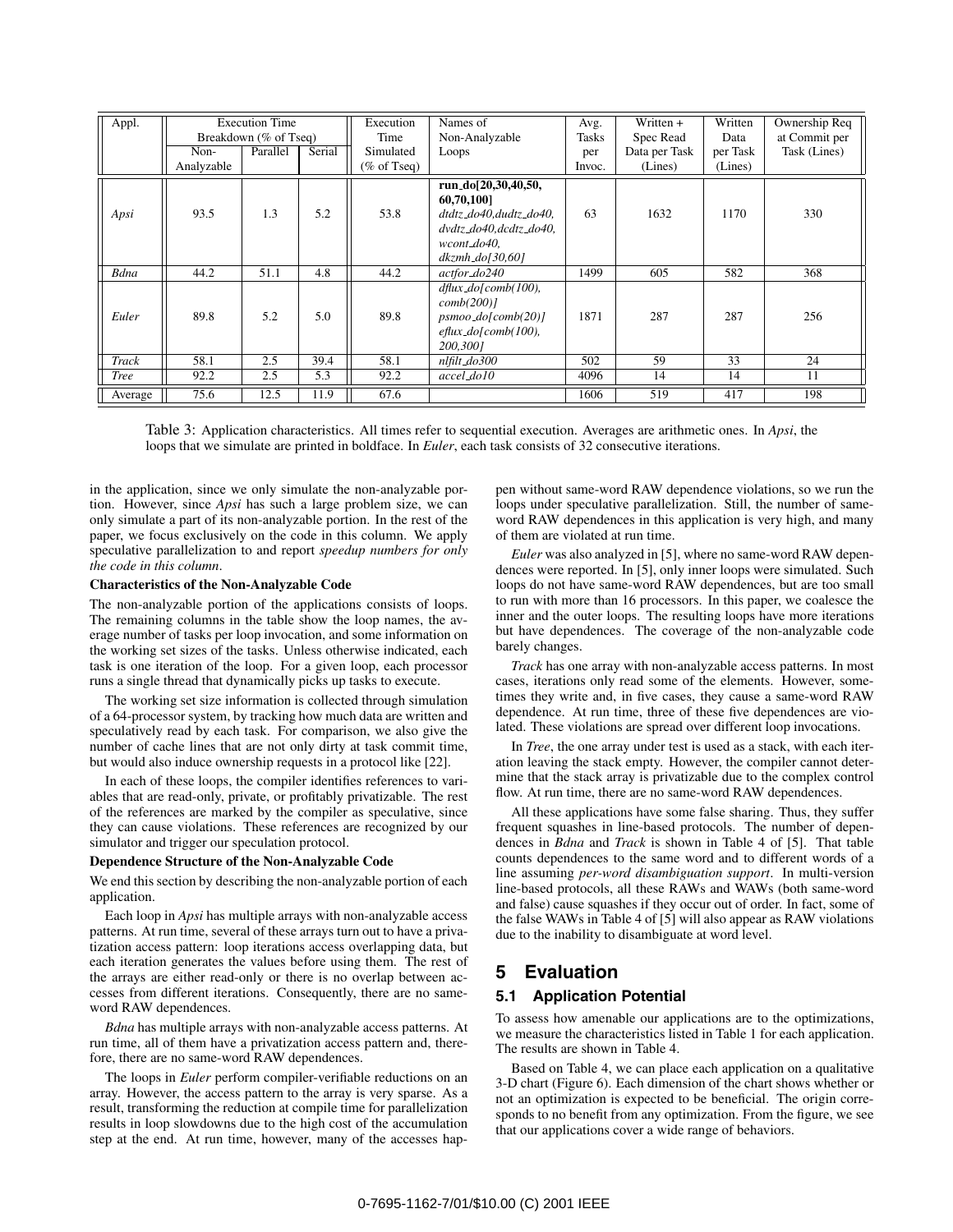| Optimization                                           | <b>Amenable Applications</b>                                                                                                           | Non-Amenable Applications                                                                                                                                       |
|--------------------------------------------------------|----------------------------------------------------------------------------------------------------------------------------------------|-----------------------------------------------------------------------------------------------------------------------------------------------------------------|
| Low-Complexity<br>Commit in<br><b>Constant Time</b>    | Apsi, Bdna: Tasks generate data to commit at a high rate                                                                               | Track, Tree: Tasks generate data to commit at a lower<br>rate. Euler: Rate is unimportant; performance is limited<br>by violations                              |
| Overflow Into a<br>Memory-Based<br>Victim Buffer       | Bdna: Tasks have large working sets and individual caches often<br>hold the state of several spec tasks. <i>Tree</i> : Cache conflicts | <i>Apsi:</i> Tasks have large working sets but individual caches<br>rarely hold the state of several spec tasks. Euler, Track:<br>Tasks have small working sets |
| <b>Exploiting High-Level</b><br><b>Access Patterns</b> | Apsi, Bdna, Tree: No-Exposed-Reader and No-Writer. Euler<br>(lesser): No-Sharing. <i>Track</i> : No-Sharing and mostly No-Writer.      |                                                                                                                                                                 |

| Table 4: Potential of our applications to benefit from the optimizations. |  |  |
|---------------------------------------------------------------------------|--|--|
|                                                                           |  |  |

| Configuration    | Description                                                                                                                                                                                                                                                                                                |
|------------------|------------------------------------------------------------------------------------------------------------------------------------------------------------------------------------------------------------------------------------------------------------------------------------------------------------|
| $\int$ Opt       | All 3 proposed optimizations are enabled                                                                                                                                                                                                                                                                   |
| <i>OptNoCT</i>   | Constant-time commit disabled; overflow area and exploiting access patterns enabled.<br>At commit, all dirty lines in caches and overflow area are written back to memory. Each level of the<br>hierarchy finds the lines using an ideal hardware table accessed in no time that points to the dirty lines |
| <i>OptNoCTL1</i> | Same as <i>OptNoCT</i> , but L1 does not have the table and needs to be traversed to find the dirty lines                                                                                                                                                                                                  |
| OptNoCTL12       | Same as <i>OptNoCT</i> , but L1 and L2 do not have the table and need to be traversed to find the lines                                                                                                                                                                                                    |
| OptNoOvfL2       | Overflow of speculative data from L2 disabled; constant-time commit and exploiting access patterns enabled                                                                                                                                                                                                 |
| OptNoOvfLI       | Overflow of speculative data from L1 disabled; constant-time commit and exploiting access patterns enabled                                                                                                                                                                                                 |
| <i>OptNoPat</i>  | Exploiting access patterns disabled; constant-time commit and overflow area enabled                                                                                                                                                                                                                        |
| <b>OptNoPatA</b> | Same as OptNoPat, but with Aggressive loads [5] implemented                                                                                                                                                                                                                                                |
| <i>OptLine</i>   | Same as <i>OptNoPat</i> , but using a line-based protocol instead of a word-based one                                                                                                                                                                                                                      |
| NoOpt            | All 3 optimizations disabled. Writes back all dirty lines at commit time without any cache traversals (as<br>OptNoCT), cannot overflow from L2 (as $OptNoOvfL2$ ), and uses Aggressive loads (as OptNoPatA)                                                                                                |

Table 5: System configurations used in the evaluation.



Figure 6: Which applications are likely to benefit from which optimizations.

## **5.2 Impact of the Optimizations**

To evaluate our three optimizations, we start by comparing a system without any of them (*NoOpt*) to one that supports the three of them (*Opt*). Then, we evaluate each optimization by comparing *Opt* to a system in which the optimization in question is suppressed. Table 5 describes the configurations used, ordered according to which optimization we disable.

To compare systems, we use the speedups delivered by different numbers of processors. The speedups are always relative to the execution of the plain, compiler-optimized sequential version of the code. Such a version includes no extra instructions or data copies due to parallelization. It is simulated as running on a single node of the NUMA machine, with all the data allocated locally. There are, therefore, no remote accesses.

### **5.2.1 Combining the Optimizations**

Figure 7 compares the system with the three optimizations (*Opt*) to the one without any (*NoOpt*). We show the speedups for up to 64 or 128 processors. Note that both axes are logarithmic.

As expected from Figure 6, *Apsi*, *Bdna*, *Track*, and *Tree* benefit from the optimizations significantly. The optimizations only benefit



Figure 7: Comparing the system with the three optimizations (*Opt*) to the one without any (*NoOpt*).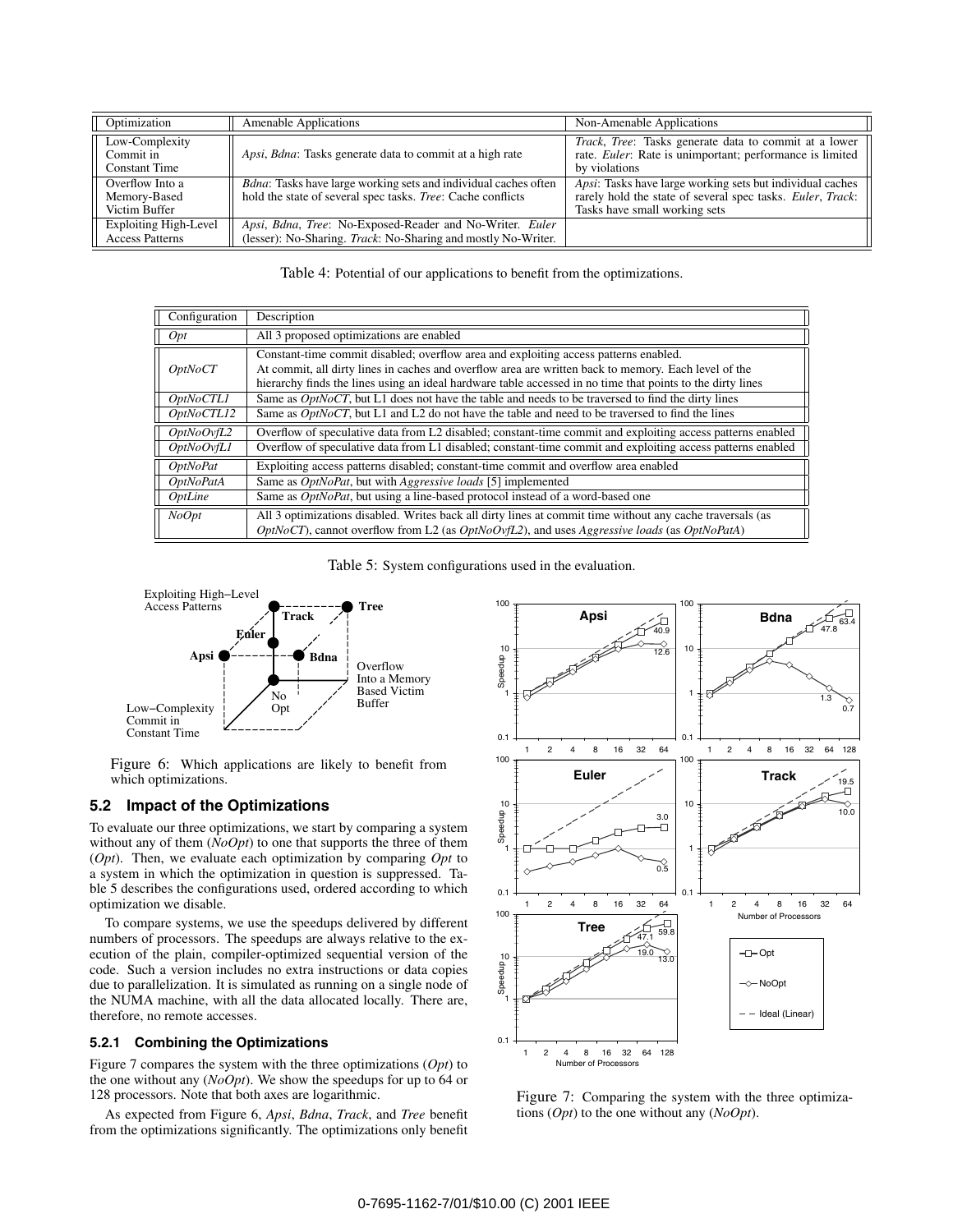*Euler* moderately because *Euler* has many dependence violations. In most applications, the impact of the scalability bottlenecks of Section 3 does not appear until 16 processors or more. From that point on, the *Opt* and *NoOpt* curves diverge, with *Opt* continuing to scale.

In the following sections, we examine which optimizations are responsible for the much higher speedups in *Opt*.

### **5.2.2 Low-Complexity Commit in Constant Time**

We first consider eliminating the optimization of low-complexity commit in constant time. We consider three schemes from Table 5: *OptNoCT*, *OptNoCTL1*, and *OptNoCTL12*. *OptNoCT* is somewhat unrealistic for our applications. It assumes hardware tables in L1, L2, and overflow area, which know the lines to write back. As we can see from Table 3, some of our applications have tasks that need to write back (or, depending on the protocol, ask for ownership of) hundreds of lines. Therefore, the table would have to be too large.

For our applications, it is more realistic to use *OptNoCTL1*, where L1 is traversed, and L2 and the overflow area have tables. For larger applications, *OptNoCTL12* (where both L1 and L2 are traversed) is more realistic. Figure 8 compares all these scenarios.



Figure 8: Effect of eliminating the optimization of lowcomplexity commit in constant time.

Since *OptNoCT* includes no cache traversal overhead, if we compare it to *Opt*, we see the true impact of the serialization induced by a commit that is not done in constant time. For a few processors, there is no difference. However, as the machine scales up, the two curves diverge for *Apsi* and *Bdna*. This was expected from Figure 6. For *Track* and *Tree*, we would need more processors to see a difference. For high-traffic *Euler*, the gains come indirectly from the fact that *Opt* reduces the burstiness of the traffic.

If we also include the cache traversal overheads, we get lower performance. Traversing L1 only (*OptNoCTL1*) does not slow down the system much, except for applications with short-running tasks like *Track*. Traversing both L1 and L2 (*OptNoCTL12*) can take very long due to the large size and low speed of L2.

With some hardware support, the traversal of the caches need not take as long as a full linear scan. In this case, the performance of the system would be between that of *OptNoCT* and *OptNoCTL1* (or *OptNoCTL12*, for larger working sets).

### **5.2.3 Overflowing Speculative Data Into Memory**

We now consider eliminating only the optimization of overflowing speculative data into a memory-based victim buffer. Figure 9 compares *Opt* to a system where no speculative data can be displaced from L2 (*OptNoOvfL2*). For reference, the figure also shows a system where speculative data cannot even be displaced from L1 (*Opt-NoOvfL1*). Note that the number of processors in the system does not affect task sizes.



Figure 9: Effect of eliminating the optimization of overflowing speculative data into a memory-based victim buffer.

By comparing *Opt* to *OptNoOvfL2*, we see that *Bdna* benefits the most from the overflow area. For a few processors, the two curves overlap because a task in *Bdna* largely fits in L2. However, with 64- 128 processors, various processor stalls force individual processors to hold the state of more than one speculative task in the cache. In these cases, L2 may overflow, which causes the processor to stall in *OptNoOvfL2*.

*Apsi*'s tasks have a larger working set than *Bdna*'s. However, because *Apsi*'s loops have only 63 tasks, caches rarely hold the state of multiple tasks and, therefore, do not overflow. If we used *Apsi*'s standard input set, however, *OptNoOvfL2* would perform much worse because there would be more tasks and each task would have a working set of 400 Kbytes.

In *Tree*, *OptNoOvfL2* is slower due to many L2 conflicts between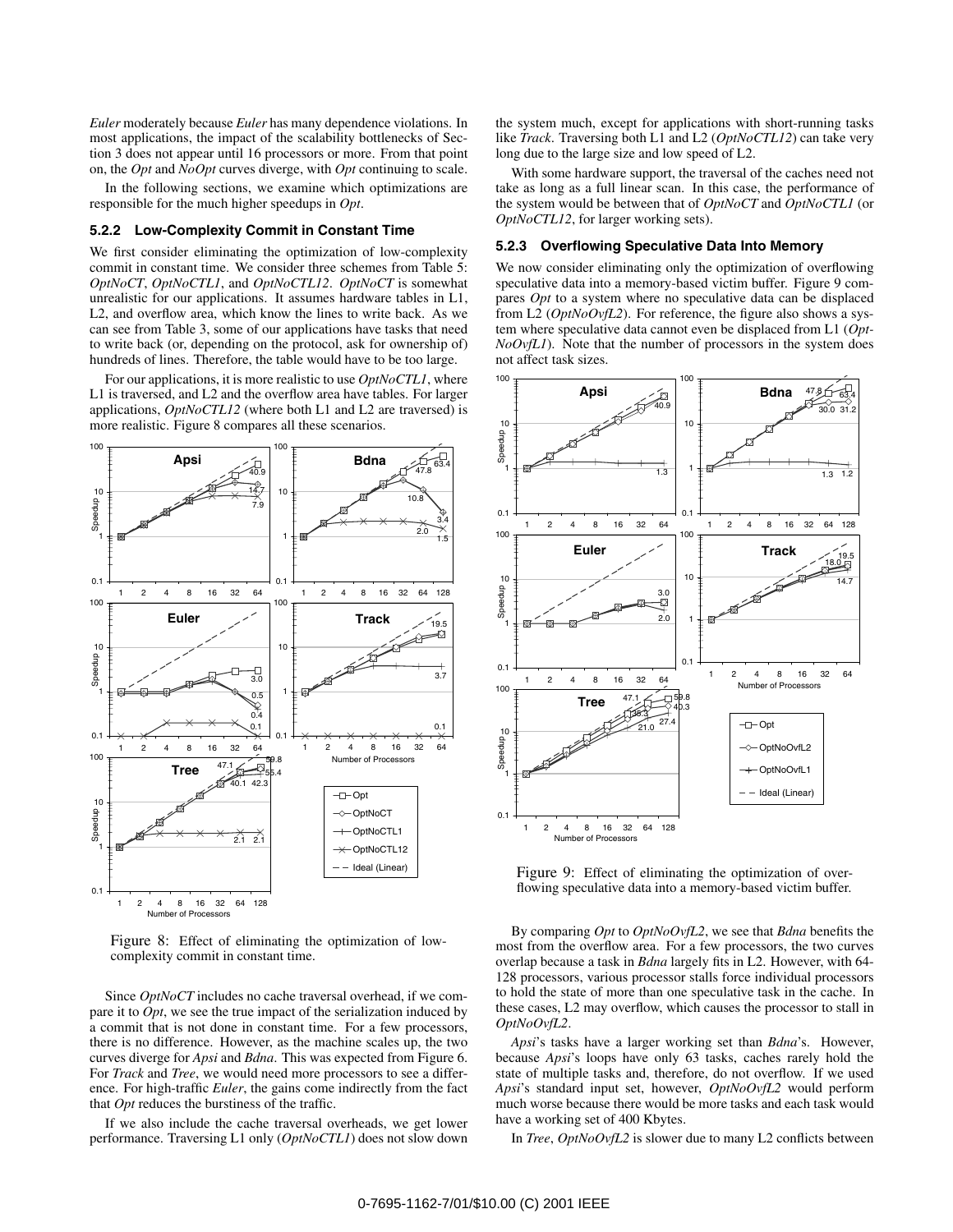the state of speculative tasks. The reason is *Tree*'s privatizationlike patterns, whereby each task creates its own version of the same variable. The rest of the applications have too small working sets to overflow, as indicated in Figure 6.

Overall, we conclude that our optimization can be useful for some applications. We also see that *OptNoOvfL1*, which simulates what happens in most speculative CMPs, has a low performance.

### **5.2.4 Exploiting High-Level Access Patterns**

Finally, we consider eliminating only the optimization of exploiting high-level access patterns. The resulting system is *OptNoPat*. Figure 10 compares *Opt* and *OptNoPat*. It also shows *OptNoPatA*, which is *OptNoPat* enhanced with *Aggressive loads* [5]. These are per-task first-time accesses to a word that do not perform a versioncorrectness check in the directory before returning the data to the processor. Instead, the data is returned from the cache immediately and the check is performed in the background. This speeds up execution, but does not reduce traffic. Finally, we show *OptLine*, a line-based protocol.



Figure 10: Effect of eliminating the optimization of exploiting high-level access patterns.

By comparing *Opt* and *OptNoPat*, we see that all applications benefit significantly from this optimization, especially *Bdna*. Although Figure 6 predicted that *Euler* is relatively less amenable to this optimization, it still benefits significantly.

Most of the overhead of *OptNoPat* comes from issuing more remote accesses than *Opt*. With *OptNoPatA*, some of these accesses are acknowledged to the processor locally, but still perform a remote check operation. However, the figure shows that, while *OptNoPatA* gets closer to *Opt* in some applications, there is still a significant gap for large numbers of processors. Consequently, our proposed optimization is required for scalability. We also note that *OptLine* performs poorly because it suffers many false dependence violations.

Overall, summarizing the whole evaluation, we conclude that we need all of the three optimizations to achieve scalability. Exploiting access patterns is the most widely-applicable optimization, while committing in constant time and overflowing speculative data into memory are important for applications that generate data to commit fast, and that have tasks with large working sets, respectively. With the three optimizations, 128-processor executions reach speedups of over 63, while 64-processor executions reach speedups of up to 48 and, on average, 32.

# **6 Related Work**

**Architectures for Speculative Thread-Level Parallelization.** Many architectures have been proposed, including an early system [11], small-scale systems [1, 7, 9, 13, 15, 21, 23, 24], and scalable systems [5, 22, 26, 27]. Our work has been inspired by the bottlenecks found in scalable systems.

**Low-Complexity Commit in Constant Time.** The only other scheme that supports constant-time commit is [26]. It has two main drawbacks: it keeps a version number (task ID) associated with each shared word in memory, and it complicates the protocol by allowing uncommitted data in memory.

Keeping per-word version numbers in memory eliminates the need for VCRs because data can be safely sent to main memory out of order. However, per-word version numbers take space. Furthermore, memory needs logic to compare the version number of each incoming write-back to its own, and potentially discard the writeback.

Allowing the write-back of uncommitted data to main memory speeds up the eventual merging of data at the home. However, it makes memory unsafe, which complicates the recovery procedure in case of a violation. In addition, when a dirty line is written back to memory, a copy usually needs to be saved locally in the node, in case the version in memory is later overwritten by an incorrect, uncommitted version.

**Overflowing Speculative Data Into Memory.** The only other scheme that supports unlimited buffering in memory is [26]. It is different from our scheme in two ways: it needs more hardware support because it requires a page-level address translation step, and it uses the overflow area eagerly.

On a L2 miss, an address translation module associated with the directory controller intercepts the request and translates the shared address into a local address. The corresponding page in the overflow area is accessed. Cache displacements also follow this route. Sometimes, this scheme suffers fragmentation.

The eager use of the overflow area is mostly a result of the lazy commit protocol used, which allows uncommitted data in main memory. Since the data in main memory may be unsafe, when a processor is about to overwrite a dirty local version or to displace it to main memory, it often saves a copy of that version locally. This is true even for committed versions. The version goes to the overflow area. In our scheme, we only send data to the area if the version that is about to be overwritten or displaced is uncommitted. Therefore, our overflow area is accessed less frequently.

**Exploiting High-Level Access Patterns.** Our support combines even lower traffic than line-based protocols with the fine-grain dependence disambiguation of word-based protocols. Under a *No-Writer* or *No-Sharing* pattern, line-based protocols may get close to the low traffic of our scheme. Indeed, while many line-based protocols would still induce traffic every time a task accesses the line for the first time, an optimized protocol like the baseline in [22] keeps the traffic as low as in our scheme. However, under a *No-Exposed-Reader* pattern, all line-based protocols suffer much more traffic than our scheme. The reason is that any out-of-order (same